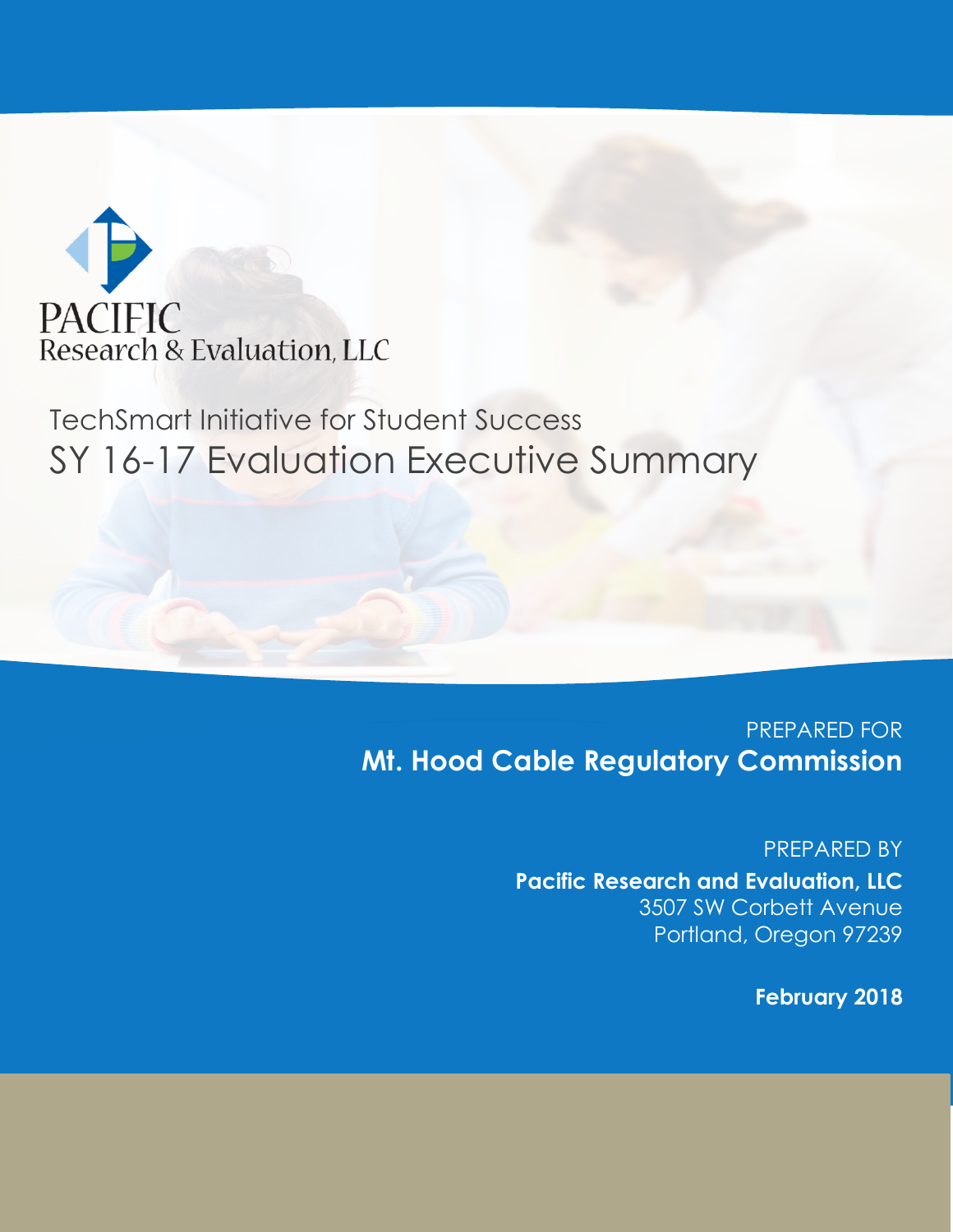# Executive Summary

The Mt. Hood Cable Regulatory Commission (MHCRC) launched the TechSmart Initiative for Student Success in fall 2014, with plans to strategically invest a total of about \$19 million through 2021 in local public schools to positively impact academic outcomes for all students in Multnomah County. The TechSmart Initiative provides grants and evaluation resources for Multnomah County school districts to identify effective classroom instruction that uses technology to foster improvement in academic outcomes for all students and to share successful strategies across the school districts. The TechSmart Initiative is aligned with the collective effort of the broader community engaged in the All Hands Raised Partnership. The MHCRC invests in district efforts to close the achievement gap and make progress on the following academic outcomes key to student success:

Kindergarten Readiness I 3<sup>rd</sup> Grade Reading I 8<sup>th</sup> Grade Math I 9<sup>th</sup> Grade Credit Attainment I High School Graduation I English Language Learners' Annual Progress

The MHCRC works closely with each school district as a planning and funding partner to develop a grant project plan tailored to each individual district's priorities. The MHCRC has two overarching goals for the TechSmart Initiative:

**Goal 1:** School districts funded by MHCRC grant investments will understand and implement effective instructional strategies and practices that use technology to foster improvement in academic outcomes for all students.

**Goal 2:** The MHCRC and school districts will validate and disseminate effective instructional strategies and practices that use technology to foster improvement in academic outcomes for all students.

Although the initial TechSmart grant investments took place during School Year 14-15 (SY 14-15), formal program evaluation did not begin until School Year 2015-16 (SY 15-16) when PRE was contracted by the MHCRC to lead this evaluation. After multiple years of implementation for three of five districts, the evaluation has shown that promising instructional practices are emerging and initial recommendations can be made to guide future TechSmart grant investments. These promising practices are highlighted below followed by a summary of the SY 16-17 evaluation organized by the seven factors identified as essential for schools to effectively transform into technology-rich teaching and learning environments. The factors do not stand in isolation from each other; many are linked and substantially overlap. Additional evaluation findings from the School Year 2016-17 (SY 16-17) evaluation are summarized as well.

## Promising Instructional Practices and Outcomes

Results from two school years of data collection are beginning to reveal promising instructional practices that have emerged from TechSmart grant project implementation.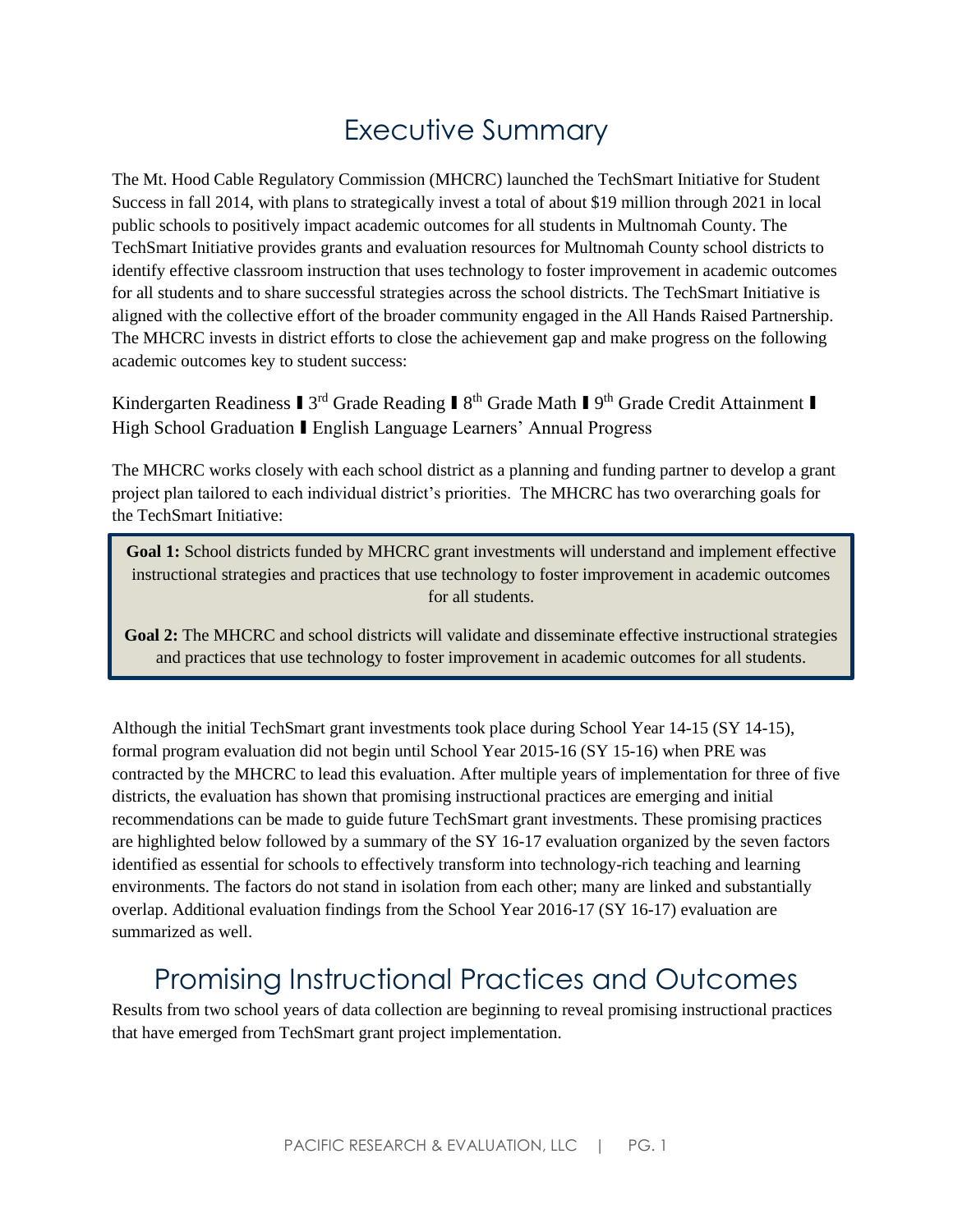#### **Differentiating for Student Subgroups**

The use of technology to differentiate instruction for student subgroups is emerging as a promising instructional practice. Teachers reported using technology to differentiate for all students but the use with student subgroups appears to be particularly impactful. Teachers in all districts highlighted using technology to differentiate for student subgroups and commented on how the technology has provided teachers access to more books and resources that they can use with subgroups. Several examples were specific to Special Education (SPED) and English Language Learner (ELL) subgroups. For example, one 4<sup>th</sup> grade teacher at Earl Boyles Elementary School in the David Douglas School District (DDSD) commented on the use of technology to support SPED students with Individual Education Plans (IEP), "I have a handful of students with IEP and specifically I have two students who are autistic and are at a 2<sup>nd</sup> or  $1<sup>st</sup>$  grade level. They were nonverbal at the beginning of the school year and I have differentiated through Chromebooks and seen massive growth in both students." Parkrose High School teachers also emphasized how the technology can be used as a resource for differentiating with ELL students, and Gresham Barlow School District (GBSD) provided several examples of differentiating for both SPED and ELL subgroups as noted by one GBSD teacher, "I have two students who only come into the classroom to learn from their peers. They are able to get on their computers and listen to stories and look like a normal third grader. The capability to listen, because they are not strong readers, and still be able to complete their word work is beneficial. The differentiation has been helpful. I have ELL students who are high in academics who just need language help and even my TAG students can extend their knowledge too." Although Portland Public Schools (PPS) provided examples of how Lexia is being used to differentiate instruction for student subgroups, teachers mentioned the difficulties of using both Lexia and myON for Spanish immersion. This is an area for improvement for PPS during SY 17-18 as the district works towards the identification of Spanish language equivalents of Lexia/myON.

#### **Increased Access to Resources**

Another promising practice is the use of technology to communicate with and provide resources to students. This is particularly relevant for the grants in higher grade levels where students are accessing curriculum materials independently. Reynolds School District (RSD) and Parkrose HS teachers commented about students getting notes and class materials online, which allows teachers to spend more time in class focusing on instruction and supporting students who need extra support. One RSD teacher commented, "I have every lesson from the year recorded and archived so students can access them anywhere/anytime. They are required to take notes for 'homework' on these videos. I can spend more time in class targeting students who need further instruction, and they have become used to using each other as resources through collaborative assignments and tasks. I have a very technology dependent classroom, and it is a simple, yet effective method of organizing and maintaining balance in the room." Although not directly related to teacher instruction, this promising practice manifests itself as parent access to classroom resources in the younger grades. Teachers and leaders at both GBSD and Earl Boyles Elementary School offered specific examples of how the technology has allowed parents access to their students' information in a way that provides support to students and nourishes development.

#### **Student Academic Outcomes**

The TechSmart Initiative evaluation logic model includes common criteria for identifying instructional practices and strategies as "promising" or "effective." One such criteria is that the practice indicates evidence of reducing the achievement gap among student subgroups. The student subgroups considered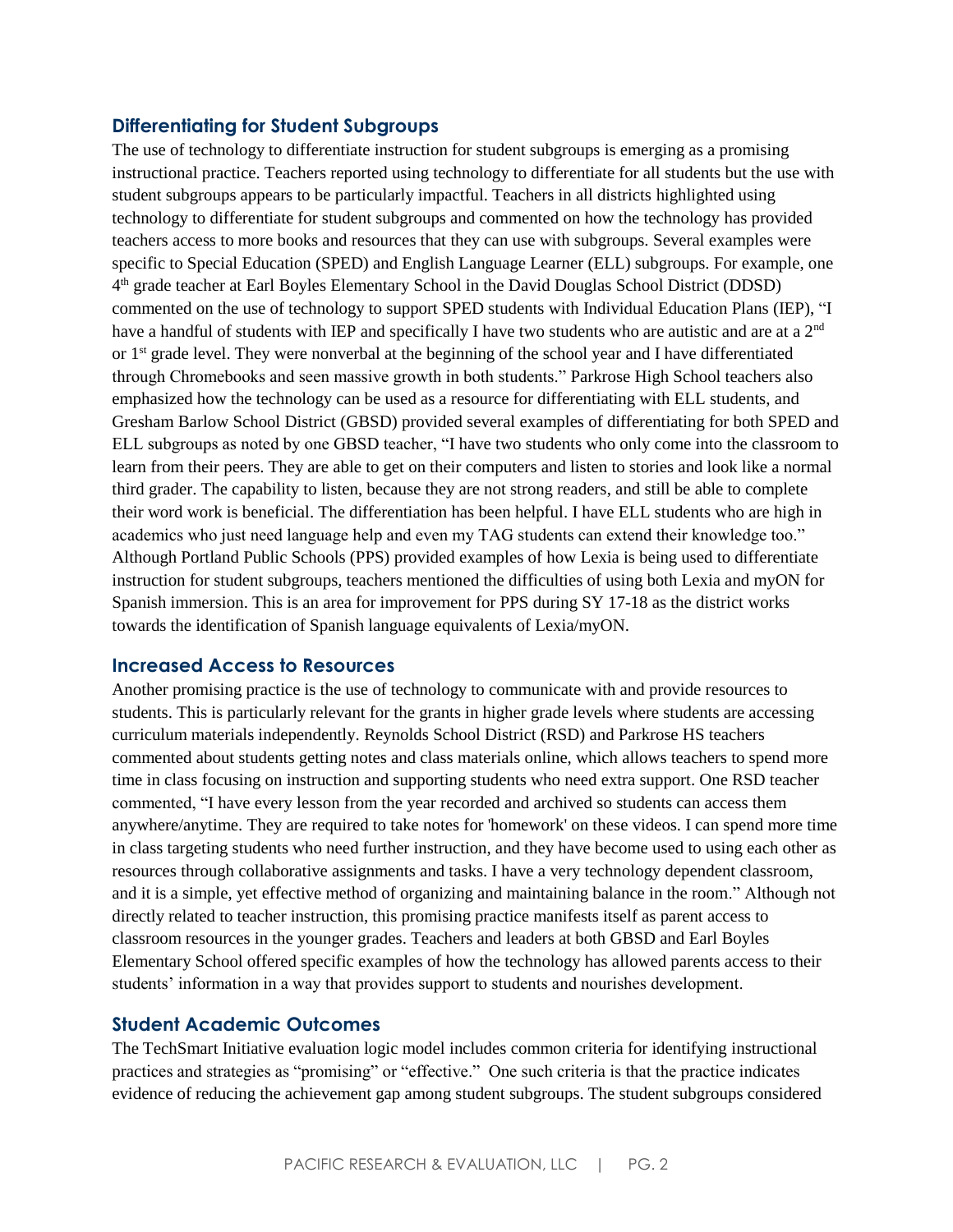for TechSmart are Special Education (SPED), English Language Learners (ELL), students of color and low-income students. Student achievement data were examined for the DDSD, RSD, and Parkrose HS grants (those with at least one year or more of grant implementation in SY 15-16). Although the student achievement data are not yet showing consistent quantitative evidence that the new instructional practices are improving academic outcomes over and above their comparison groups, there were a few noteworthy findings from the SY 16-17 evaluation.

At Earl Boyles Elementary School for Cohort 1 (students who were kindergartners in SY 14-15), overall achievement is trending up and another year of data will determine whether this trend is sustained. Although Cohort 2 students (those who were kindergartners in SY 15-16) appear to be declining in achievement, the percentage of ELL and students of color performing at benchmark on the assessment for the acquisition of early literacy skills (DIBELS) were higher in kindergarten and 1<sup>st</sup> grade than outcomes for those students who do not fall into these at-risk subgroups.

Although Parkrose HS students in Cohorts 1 and 2 are not performing better than their historical Comparison Group, an analysis for SY 15-16 of  $9<sup>th</sup>$  grade credit attainment broken down by teacher's level of technology integration showed that students of high technology integrating teachers earned a significantly higher number of credits in 9<sup>th</sup> grade than students of medium integrating teachers. In addition, the percentage of students who were on track to graduate in  $9<sup>th</sup>$  grade was significantly higher for high integrating teachers. These results suggest teachers using technology with high fidelity to support instruction may lead to improved student academic outcomes. These results will continue to be explored for Grant Year 3 and Year 4 but will be limited by the low teacher survey response rate in SY 16-17.

Preliminary results from RSD's first year of implementation showed that Cohort 1 TechSmart students earned a significantly higher number of credits than their historical Comparison Group in  $7<sup>th</sup>$  grade (6<sup>th</sup>) grade credit attainment data were not available for the historical Comparison Group due to a change in the student information system). For average math credits attained during  $7<sup>th</sup>$  grade, after two years of grant implementation, Cohort 1 students were showing higher math credit attainment across all subgroups (ELL, SPED, low income, students of color) relative to the historical Comparison Group.

## School Year 2016-17 Summary Technology Transformation Factors

#### **Teaching Effectiveness**

Teaching effectiveness is characterized by a district that supports regular, inclusive, and shared professional development (PD) among teachers. PD for teachers continued to be a key aspect of project implementation for each of the five districts included in the SY 16-17 evaluation. However, the format of this PD varied across districts as described below.

The PD provided at Earl Boyles Elementary School in David Douglas School District (DDSD) continued to be a mix of group and individualized opportunities. During Grant Year 3, the technology integration coach offered two group PD sessions in summer 2016. One group session was geared towards returning teachers and the other towards new hires as well as 4th and 5th grade teachers who were part of the school's effort to scale the technology at Earl Boyles. Similar to the previous two grant years, individualized PD took the form of an onsite technology integration coach offering support throughout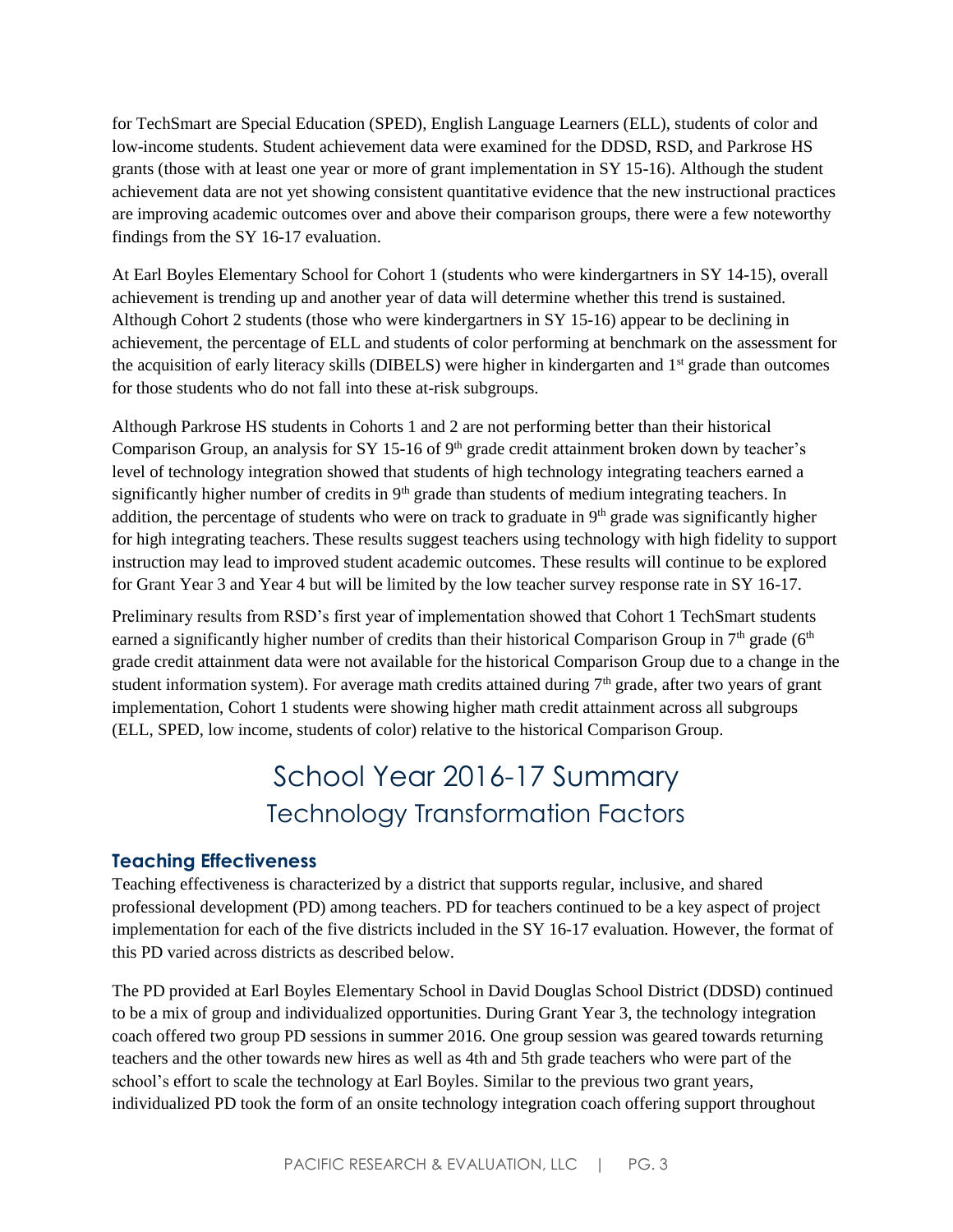SY 16-17. However, unlike the previous two years, the coach was onsite at Earl Boyles only half time (as opposed to full time) and supported other district schools half time. Through this coaching at Earl Boyles, teachers received pedagogical development as they learned news ways of teaching using technology. Earl Boyles teachers continued to emphasize the importance of the onsite technology integration coach. Although some teachers expressed a desire to have the coach onsite full time, other teachers explained how they have started to support one another as described by one teacher: "We are all about our technology at Earl Boyles. There are people who are designated experts for specific pieces of technology. For example, we have someone who is good at the Smart Board who we can go to with questions because even though we have the training, if you don't use it you lose it."

Teachers at Parkrose High School described the PD they received during SY 16-17 as group training focused on the use of iPads for instruction. The grant mid-year status report stated that the district was emphasizing individualized "push-in" training by the Information Technology (IT) administrators offered to teachers in their classrooms. Similar to last school year, teacher survey results showed that individual PD was preferred over group PD; however, while all teachers received group PD, close to 40% of survey respondents indicated they did not take advantage of any individual PD. Reasons expressed for this included some teachers resisting change, scheduling conflicts, and some teachers using technology only a moderate amount in the classroom, which seems to be at least partially tied to the issue of students not bringing their iPads to class. IT administrators continue to focus on conducting individualized "push-in" trainings in the classroom and they pointed out the importance of continuing to offer different forms of PD as well to meet teachers where they are in their technology integration skills.

The PD for the Reynolds School District (RSD) grant project for middle school and 9<sup>th</sup> grade math in SY 16-17 had the same three components as the first year of grant implementation in SY 15-16. First, teachers met for instructional lab cycles where teachers collaborated to develop a math lesson that incorporated student use of technology, and nurtured students' learning of the English language. The teachers observed one another delivering the co-constructed lesson and convened afterwards to reflect on its effectiveness. In the second PD component, teachers who began the grant in SY 15-16 (Cohort 1) and those beginning in SY 16-17 (Cohort 2) convened for school-based meetings. These one-hour, monthly meetings took place before students arrived on late-start Mondays. These meetings were led by the technology integration coach, were less structured, and built on the features of the lab cycle process. Teachers focused more on the nuts and bolts of technology implementation in their instruction. Teachers shared what worked well when using technology in their lesson plans (i.e. functions and processes of the learning management system, formative assessments, educational applications, Office365, etc.). The final PD component was the half-time technology integration coach (dedicated to supporting the TechSmart teachers) providing individualized mentoring sessions. These were utilized as demonstration sessions for the coach to guide the teachers into deeper application of the concepts. RSD's PD design for its TechSmart grant project included a shift in PD responsibility from the district technology integration coach to teacher-led activities. Several RSD teachers described how they have received PD from other teachers. Specifically, many Cohort 2 teachers commented on how Cohort 1 teachers were a source of mentoring support for the technology integration. The grant year-end status report reiterated that intended shift with plans for the monthly late-start meetings to become more teacher-led as the grant progresses: "Teachers collaborated across grade levels and buildings. As we grow into the project, there is a gradual release of leadership of the monthly meetings from the technology integration coach to the participating teachers who are encouraged to add items directly to the agenda."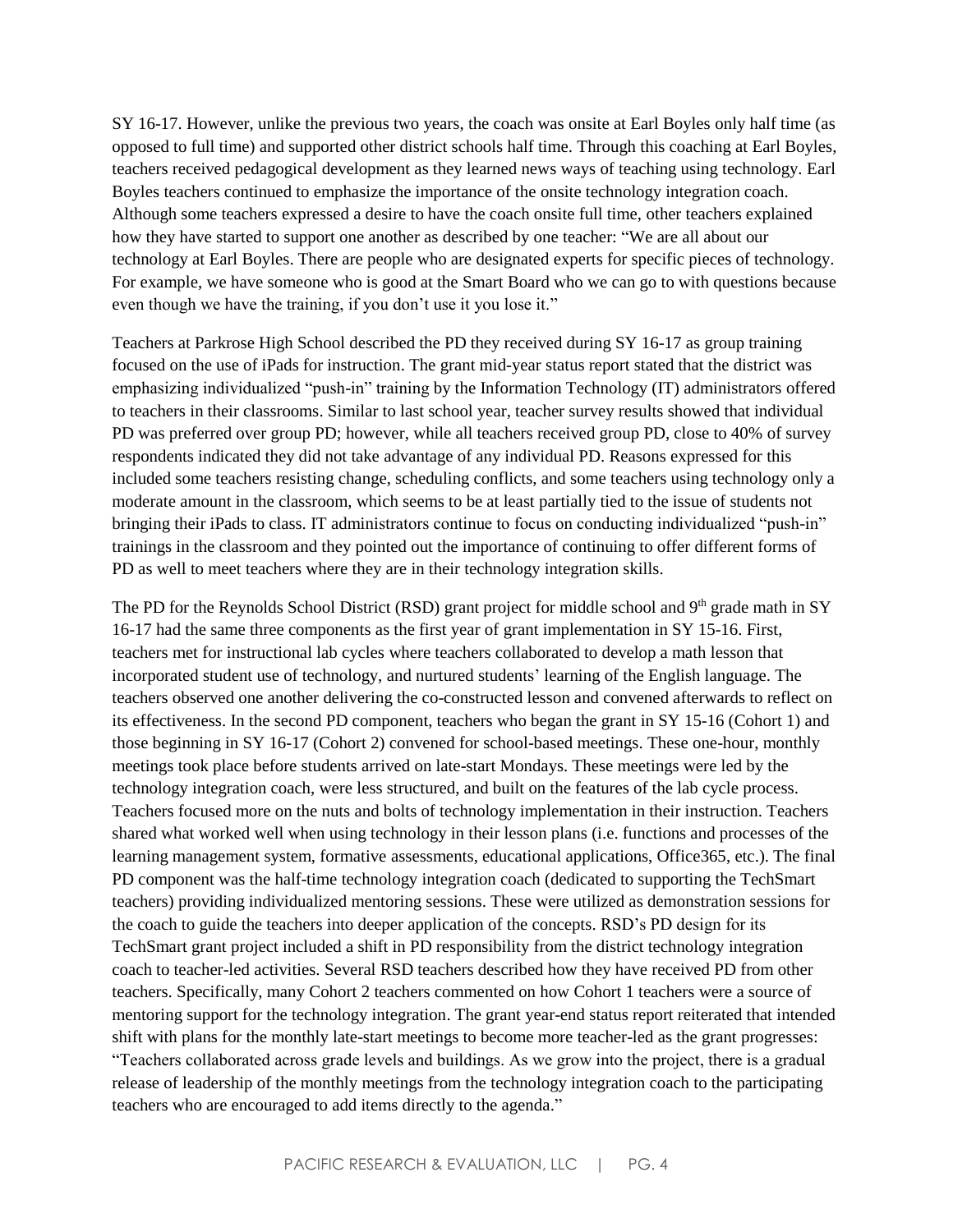Portland Public Schools (PPS) offered a combination of group and individualized PD opportunities to the five elementary schools involved in the first year of grant implementation. During summer 2016, teachers were provided with two days of TechSmart training led by teachers and technology vendors. The training focused on creating a foundation for successful technology implementation including background on the grant and the connection to Equity Based Balanced Literacy, basics of using Chrome and Chromebooks, and setting student expectations and routines about devices. This training also included breakout sessions on creating blogs using Symbaloo, embedding html, and using myOn, Lexia, and Hapara. In addition to the summer training, school-based, after-school PD was offered at each school 1-2 times throughout SY 16-17. Teachers were surveyed to assess needs and differentiated mini-lessons were built accordingly for each school. School-based sessions were led by teachers, a librarian, a technology integration coach, and the district level IT coach. Finally, PPS supported teachers through a half-time, onsite technology integration coach at each school. Teachers emphasized the importance of the onsite coaches in making progress towards technology integration.

In Gresham Barlow School District (GBSD), teachers and leaders from the two TechSmart elementary schools described PD as a mix of group and individualized opportunities in their first year of grant implementation. Specifically, all teachers involved in the grant participated in group training for using Smart Boards, which took place in October. Individualized PD was provided by a fulltime, onsite technology integration coach at each school who offered a significant amount of support throughout the year. Teachers made positive comments about the informal PD and specifically noted the benefits of having an onsite coach, such as the coach's willingness to help teachers become more comfortable with technology and easy availability.

#### **Summary Findings – Teaching Effectiveness**

The SY 16-17 evaluation has confirmed the importance of the individualized PD. In most districts, teachers rated individualized PD as considerably more useful than group PD. The presence of the dedicated onsite technology integration coaches in PPS and GBSD was noted by teachers and administrators as a key driver of technology integration and the adoption of new instructional practices among teachers who had significantly increased their use of technology for instruction by the end of SY 2016-17. In RSD, Cohort 2 teachers rated the group PD as more useful than the individualized PD. This is likely because Cohort 2 teachers are learning from Cohort 1 teachers during the lab cycle, monthly meetings, and informal mentoring. At DDSD, the full-time status of the technology integration coach was mentioned by teachers as something they wish could have continued for one more year (SY 16-17) but at the same time, teachers acknowledged they have begun to rely on each other for coaching which lends itself more to a sustainable technology culture. Parkrose HS teachers commented that the individualized push-in support from the IT department was useful when taken advantage of but few teachers were making the request for this type of support.

Two years of evaluation data provide solid evidence that dedicated technology integration coaches are crucial to successfully supporting teachers' transition to technology-rich learning environments. Therefore, PRE identifies this as a high impact area for grant investments moving forward. Beyond the technology coach, evaluation results from DDSD and RSD support the idea that teachers can begin to become technology integration coaches for one another. However, this is likely to occur following a couple years of support from a dedicated coach resource for individualized PD and as the years of implementation increase and the designated coaching hours decrease.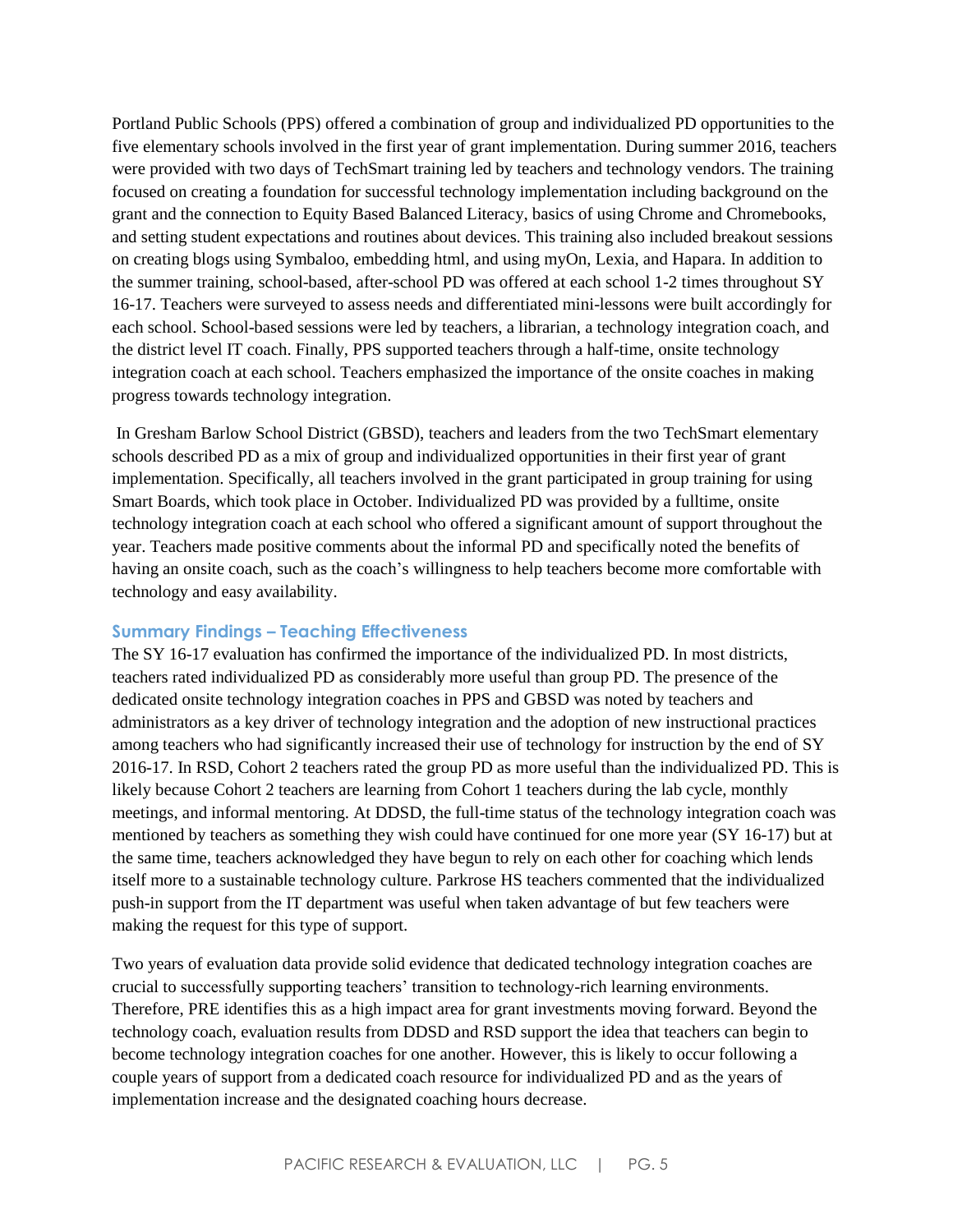One unique element of RSD's PD model worth exploring is that teachers voluntarily opted into the TechSmart grant in the first two years of implementation. This means that teachers who were interested and willing to use technology to support instruction began implementation before those who may be more reticent or leery of making these types of changes to their instruction. The evaluation showed that Cohort 1 teachers were a great source of support for Cohort 2 teachers, which is not surprising since Cohort 1 teachers were the earliest adopters. The question to explore further is whether implementation is more successful when districts onboard those willing and motivated prior to those who are more hesitant. In RSD, teachers in Cohort 3 are likely to gain an added level of support from fellow teachers in Cohort 1 and 2, which may be exactly what they need for successful adoption.

A new element of SY 16-17 evaluation included the teacher self-report and leadership "observation" rubric. PRE partnered with the technology integration coach at Earl Boyles in DDSD and MHCRC staff to develop a rubric that can be used to rate the use of technology to support instruction. The items were created using elements of the Danielson Framework<sup>1</sup>. Teachers were asked to self-assess using the rubric on the year-end survey and leaders (coaches and principals) were asked to complete the rubric "thinking about their TechSmart teachers as a whole" following their leadership interview in the spring. The instructional areas with the highest teacher self-ratings across all districts were "engaging students through the use of technology" and "using technology to support planning and preparation". Parkrose HS was the exception to this finding with "communicating with students through technology" rated higher than engaging students. Aggregate ratings for leaders across all districts showed that leaders felt the areas of instruction in which TechSmart teachers were most often using technology were 1) engaging students, and 2) communicating with students.

#### **Digital Age Learning Culture**

 $\overline{\phantom{a}}$ 

Digital age learning culture is defined as districts embracing a cultural shift and viewing technology as a positive support in teaching and learning. SY 16-17 evaluation results show that digital culture is beginning to emerge in PPS and GBSD in the same way that it emerged for other districts in their first year of implementation. Specifically, PPS and GBSD teachers reported increased use of technology in the classroom by the end of their first implementation year. This is specifically appearing through the adoption of new digital tools. Trends in the evaluation findings show that most teachers are adopting digital tools during the first year of implementation and taking more time to use these tools to support instructional change. PPS teachers discussed the use of the Lexia and myOn programs to support the districtwide literacy adoption, but it does not appear that new instructional practices have emerged as a result of the technology. Similarly, GBSD provided examples of digital tools they are using in their classrooms such as Smartboards, Google Classroom, iPad applications, and online applications. GBSD appears to have made more progress towards instructional change as teachers also provided several examples of how technology is being used to differentiate instruction for student subgroups and to showcase student work. The difference between these two districts could be due to the focus of the grant being on two schools in GBSD versus five schools at PPS or the full-time versus part-time technology integration coaches. PPS also faced complexities of introducing the technology as a component of the new literacy framework. PPS teachers reported being overwhelmed with the literacy adoption and unable

<sup>1</sup> The Danielson Group (2013). The Framework for Teaching Evaluation Instrument. Retrieved from http://www.danielsongroup.org/framework/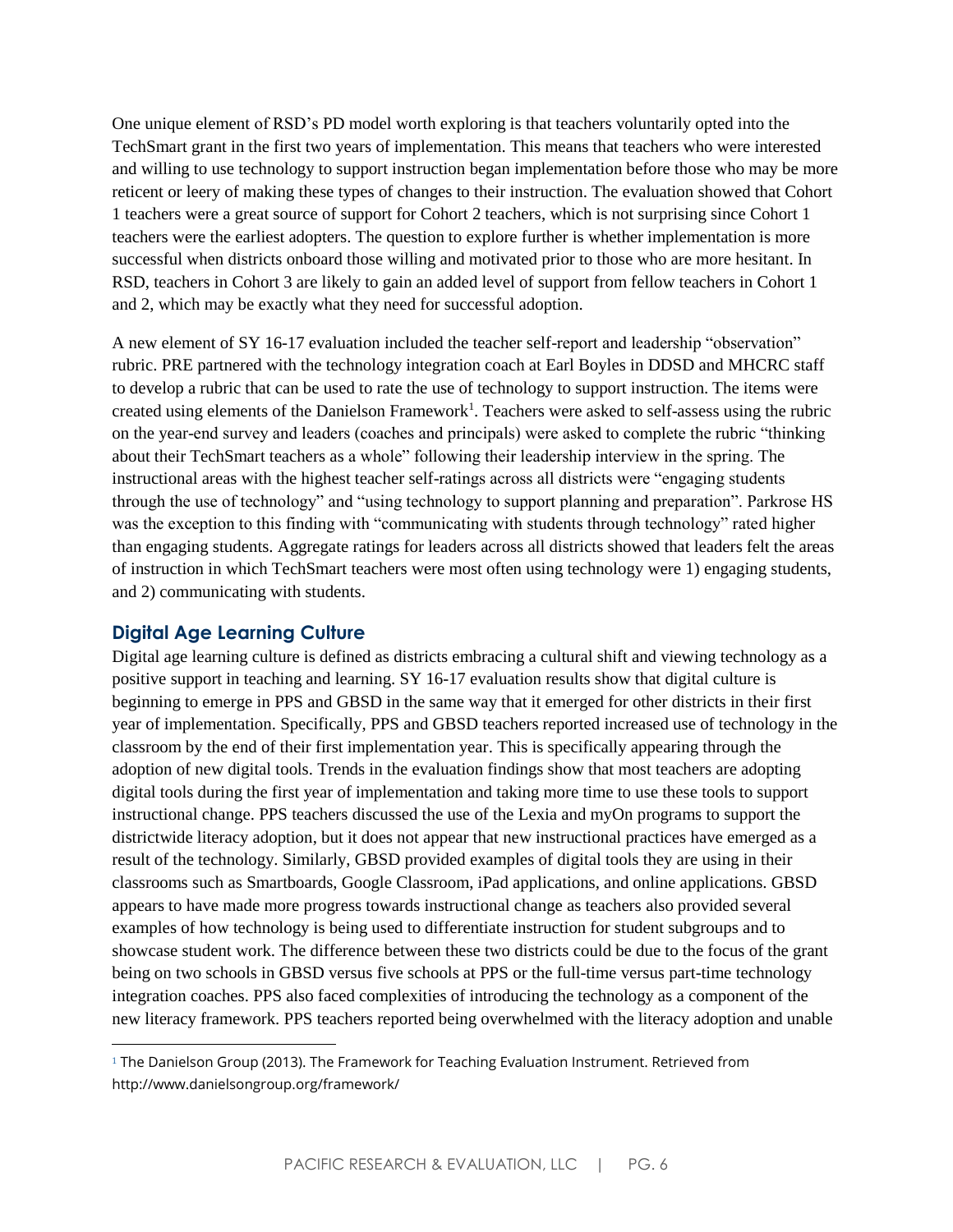to focus on using technology to go much further than the beginning level of the SAMR model used to gage progress of technology use in instruction. The four progressive levels are: Substitution, Augmentation, Modification, and Redefinition.

For those districts in their second or third year of implementation, the conversation around emerging instructional strategies has shifted in two of three districts. Specifically, in DDSD and RSD, the SY 16-17 evaluation revealed a shift from teachers' discussion about technology devices to the use of different resources, applications, and instructional strategies. Teachers in the previous year's evaluation commented mostly on the use of Chromebooks, iPads, and Smart Boards when asked about new instructional strategies. In SY 16-17, this discussion focused on using online applications and resources to differentiate instruction with student subgroups, data to inform instruction, and technology to engage parents in student work. This provides evidence of a change in the way teachers are thinking about how technology can be used to support instruction. The evaluation did not reveal evidence of this change at Parkrose HS.

It is clear from the evaluation that Earl Boyles Elementary School and the two GBSD schools have made the most progress towards creating a digital age learning culture within the TechSmart schools. Teachers and leaders reported sharing best practices and new ideas with one another and providing support to one another around technology needs. In RSD, teachers are creating digital culture with their fellow math teachers but there is not yet evidence of a school-wide or district-wide culture change. Finally, due to the inconsistent technology integration at Parkrose HS, the school is still making progress towards a digital age learning culture but many teachers have not adopted tools or increased technology integration in their classrooms.

Last year's evaluation suggested that projects targeting smaller, close-knit groups of teachers (as has been done in DDSD and GBSD) may be more successful in creating a digital age learning culture than projects targeting large groups of teachers (like Parkrose HS) or teachers who are spread over multiple schools (like RSD). The evaluation results from the first year of implementation in GBSD support the idea of targeting smaller, close knit groups of teachers. Another similarity between DDSD and GBSD is the presence of a full-time technology integration coach during the first couple years of implementation as opposed to a part-time coach, which was the case at RSD and PPS.

#### **Visible Leadership**

Visible leadership exists when district leaders are actively working with key internal and external communities to accomplish change; using data to guide change; and sharing and seeking out learnings from within and outside of the district.

In interviews with leaders, most provided examples of sharing best practices related to grant implementation among TechSmart districts and within their own districts. However, they had minimal experiences working with external communities to accomplish change.

The evaluation collected data regarding the teachers' views about the level of leadership support within districts to learn more about the effect of visible leadership on technology integration efforts. A common theme emerged around the administration showing commitment and support of the technology integration efforts by providing the technology integration coaches. This was mentioned in DDSD, RSD, PPS, and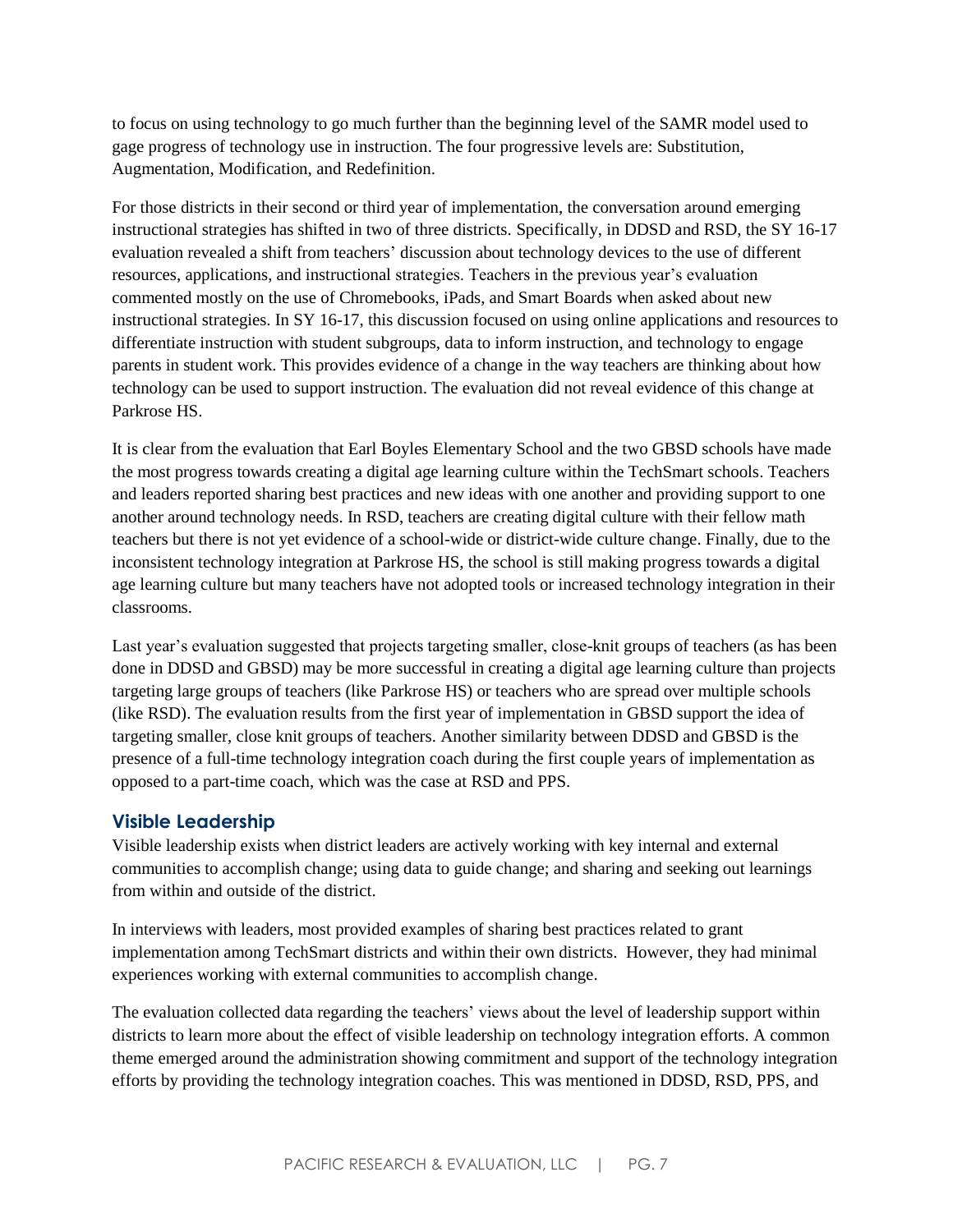GBSD. Teachers in RSD and Parkrose HS also identified dedicated technical support as an example of visible leadership.

Following three years of project implementation, evaluation results showed that 100% of teachers at Earl Boyles Elementary School rated their administrators as supportive of technology integration efforts. Teachers continued to comment on the support received from the onsite technology integration coach, "I definitely feel supported by the district. We have had Luan as our coach for the last couple years and that has shifted the culture of the whole school." Similarly, by the end of the second implementation year, 100% of RSD Cohort 1 and Cohort 2 teachers agreed that administrators supported technology integration efforts. Specific examples pointed to the IT Department technical support and the technology integration coach provided to math teachers. At Parkrose HS, 85.7% of teachers who responded to the survey indicated administrators had been generally supportive of technology integration efforts. Parkrose HS teachers identified the iPad technical support staff at the school as a source of support from administration, but voiced a desire for more technology use-specific PD opportunities.

For the two districts completing their first year of implementation, 100% of GBSD teachers and 91.9% of PPS teachers who completed the survey felt supported by administration in technology integration efforts. One of the GBSD technology integration coaches emphasized this administrative support, "Our new superintendent is really forward thinking. I'm feeling positive about the way leadership is taking this on…I know that any time I go to my principal, they are here. I feel like leadership has been really supportive."

The SY 15-16 evaluation report highlighted that teacher views of supportive leadership were high in DDSD and RSD even though the districts have different leadership models in place for their grants. Specifically, RSD is focused on a teacher-led model of support as opposed to the typical top-down model of support offered in DDSD. SY 16-17 evaluation results showed that teacher perceptions of support continue to be high in these districts despite the different leadership models. GBSD appears to have a strong top-down leadership model with the principals at each school actively engaged in the technology integration efforts. The leadership model at PPS is still developing with the literacy adoption issues noted in the previous section.

#### **Data Driven Improvement**

Districts engage in data driven improvement efforts when current, relevant, and high-quality data from multiple sources are used to improve schools, instruction, PD, and other systems. DDSD, RSD, and GBSD showed good progress in terms of data driven improvement. All districts reported increased confidence in their teachers' abilities to differentiate instruction using student data. Similar to the SY 15- 16 evaluation, an area for continuing development is in teachers' use of formative assessment data from technology to identify effective instructional practices. These districts provided specific examples of how teachers are using data collected through technology to differentiate instruction. The year-end DDSD status report provided an example of how a teacher is using the online resource Reflex to differentiate instruction: "I use the data I receive from reflex to help motivate students as well as to develop small math groups that focus on the level of the student." PPS also provided examples of how the Lexia program is providing student data that can be used to differentiate instruction. Although Parkrose HS teacher survey results showed high levels of confidence for data driven instruction, it was not clear that technology is being used to support this aspect of instruction based on other data points of the evaluation.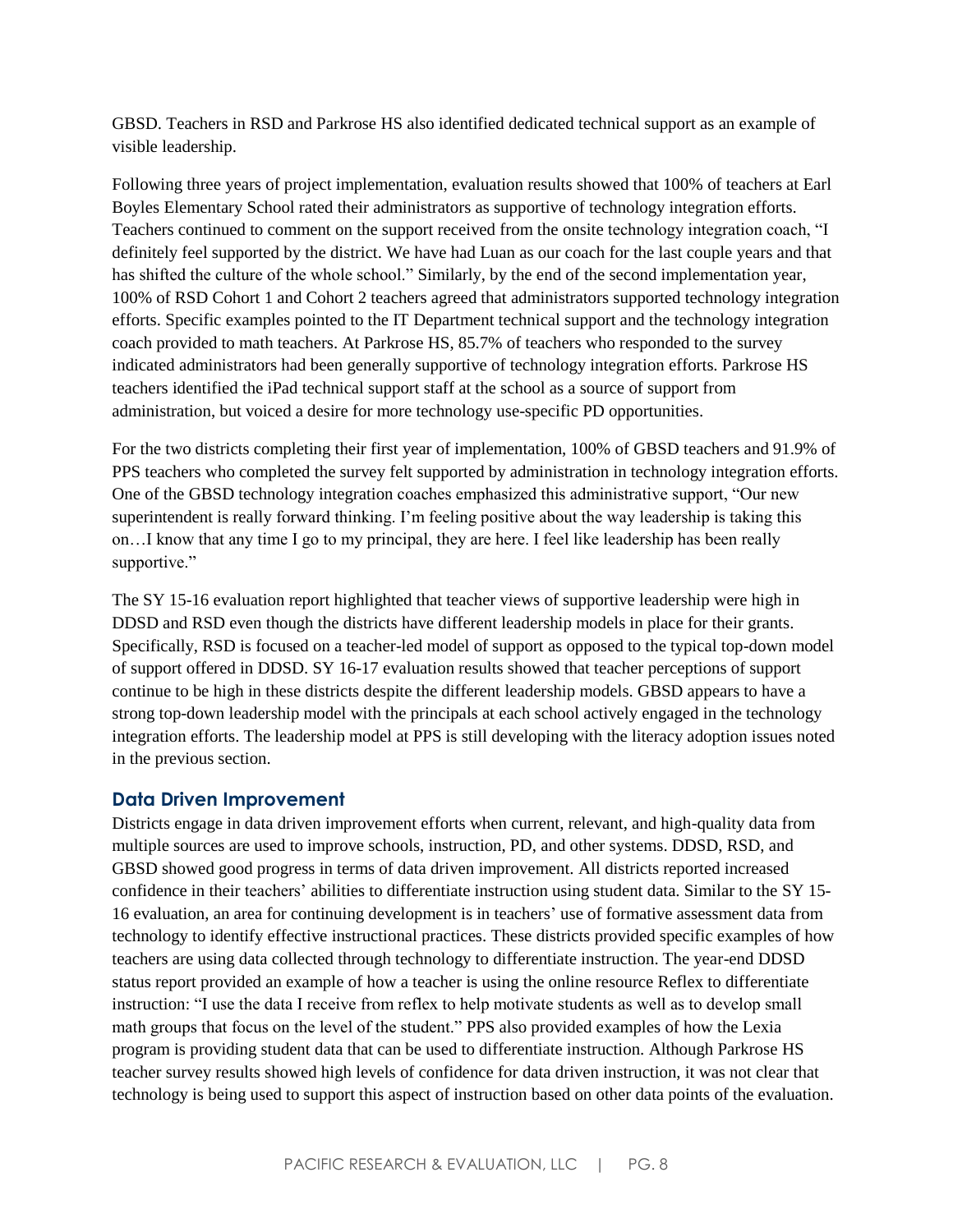Another source of current, relevant, and high-quality data for districts is the TechSmart evaluation itself. All districts have committed to participating in the TechSmart evaluation efforts to provide data for iterative assessment and improvements. DDSD, GBSD, and PPS were extremely accessible in terms of working with the PRE evaluation team to support high teacher survey response rates and schedule teacher and leadership interviews. Although not relevant for GBSD in its first year of evaluation, both DDSD and PPS also provided student outcome to PRE in a timely manner. RSD had a very high response rate on the student survey, although the response rate on the Cohort 1 teacher year-end survey was low and impacted PRE's ability to reliably assess change over time. PRE also experienced barriers gaining access to student outcome data from RSD in a timely manner. Student outcome data requests were filled quickly by Parkrose School District, but the very low response rates on both the teacher and student surveys at Parkrose HS impacted the reliability of the evaluation findings for this district.

#### **Funding & Budget**

This factor of successful technology integration is characterized by a district that repurposes budget resources and seeks outside funding to focus on promising instructional practices and technology supports. All five districts provided examples of repurposing resources to support technology. For example, both RSD and PPS have redistributed devices once used in TechSmart classrooms to other grade levels or departments not impacted by the grant. One RSD administrator commented, "We've been able to repurpose devices for other departments towards that goal of one-to-one technology. We're much closer to that now because of the TechSmart grant than we were before." DDSD discussed how the computer lab assistant role has evolved over the course of the grant as the district's view of technology has become more robust. Computer lab assistants now deliver lectures using technology and receive training from the technology integration coach on using google docs and google tools so that they can share that knowledge with teachers.

In terms of pursuing outside funding to focus on promising practices, one GBSD technology integration coach provided an idea for moving in this direction by trying to shift how the school's parent group is utilizing its funds to support technology integration efforts.

#### **Strategic Planning**

Strategic planning refers to the idea that a district's strategic plan reflects shared commitment to improving outcomes for students. In interviews, district leaders talked about this in relation to technology efforts. Leaders across most districts provided examples of how technology is part of their strategic efforts to improve student outcomes. For example, both RSD and GBSD commented on their district's plan to prepare students for the future and that technology use is a big piece of the strategy. One RSD administrator described the district's goal of "a world yet to be imagined" and sub goals related to integrating technology in the classroom and in the hands of every student. Similar to the SY 15-16 evaluation, DDSD leadership identified the district's STEAM initiative (Science, Technology, Engineering, Arts, and Math) as a part of its strategic plan and explained how technology is interwoven into the four main plan components: "In our overall student achievement and growth goals, there are four main supports or initiatives and one is STEAM. Technology fits under STEAM and it is called out in our initiative posters." Although DDSD's strategic plan is committed to technology integration, DDSD has not prioritized funding for a district technology integration coach for newly implementing schools. This seems to communicate a continuing disconnect between funding technology tools and funding teachers'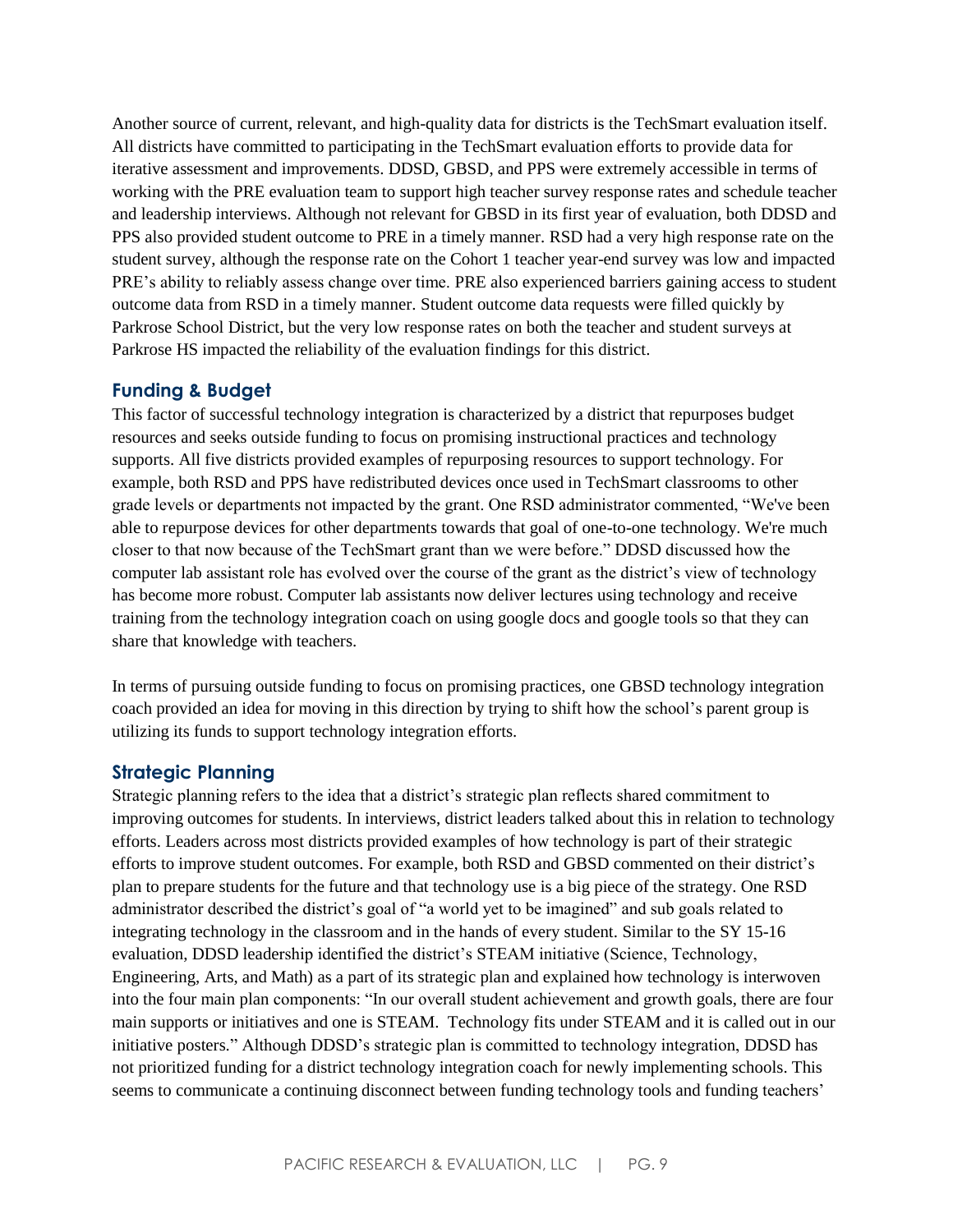PD supports needed to successfully use the tools for technology-supported instruction. The PPS evaluation did not reveal a strong link between technology integration and the district's strategic plan.

#### **Engaged Communities & Partners**

As mentioned above in the Visible Leadership section, the districts have not provided much evidence of work towards engaging external communities and partners but many identified efforts to engage parents in technology integration. Teachers in multiple districts are engaging parents through classroom blogs, student-led conferences, and the use of applications, such as Seesaw and Classroom Dojo, where parents can view and comment on student work. Leaders at PPS, RSD, and PSD gave examples of how staff involved in the TechSmart grant are involved in professional networks to stay up to speed on complementary initiatives. As noted last year, these examples provide evidence that districts are working to engage communities and partners in their efforts, but more evidence is necessary to understand whether engaging other external communities is a critical element for successful technology integration in instructional practices.

### Additional Findings

- After two years of evaluation, PRE has continued to learn about the different models for rolling out technology implementation efforts across districts and whether these models have stimulated progress towards the MHCRC goal to identify effective instructional practices that use technology to foster improvement in student outcomes.
	- o The SY 15-16 evaluation closely evaluated three grants: one district focused on all K-3 teachers within a single elementary school; one district focused on all teachers from an entire high school; and one district targeted teachers within a specific content area across multiple schools, including both middle and high schools. The SY 16-17 evaluation added one district focused on all K-3 teachers at two elementary schools, and one district focused on all K-3 teachers at five elementary schools.
	- o Results from the SY 15-16 evaluation suggest that technology integration efforts at Parkrose HS may have been less effective due to the large number of teachers targeted for the change efforts. The administration at Parkrose HS commented that it has been more difficult to influence technology integration in the higher grades as compared to other efforts they are making in the district middle and elementary schools. This finding continues to be supported in the SY 16-17 evaluation.
	- o Adding two new districts allows for further examination of effectiveness of technology integration models. GBSD's model is similar that of Earl Boyles Elementary School and after one year of evaluation, GBSD appears to have had similar levels of success as Earl Boyles in the implementation of the technology project. From an evaluation perspective, this is due to the focus on two schools, a full- time technology integration coach at each school, and organized, engaged leadership. The use of technology to support new instructional practices was less prevalent in Year 1 at PPS than GBSD. This may be due to the fact that technology coaches at PPS are only part time or could be related to the complexities of the literacy adoption at PPS.